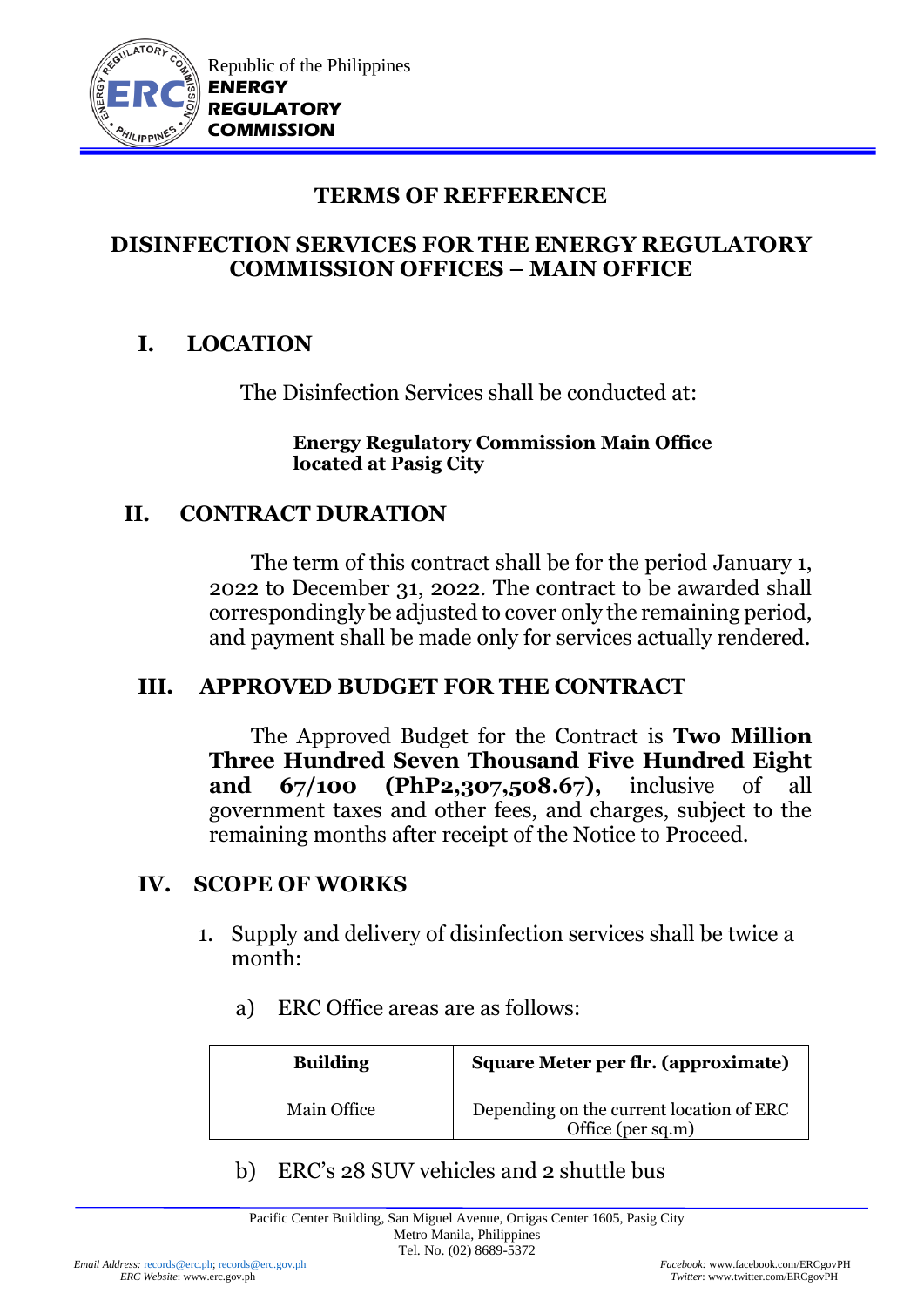

- 2. The scope of works includes, among others; spraying/wiping/misting/UV light of the entire building's premises and vehicles.
- 3. The Service Provider shall provide emergency disinfection services whenever necessary specially if there are cases of positive/exposure to COVID 19 of an ERC employee/s.

## **V. RESPONSIBILITIES OF THE CONTRACTOR**

- ➢ The CONTRACTOR shall ensure:
	- That the disinfection team has undergone theoretical and practical training;
	- Must wear a Personal Protective Equipment (PPE);
	- Must check that all the equipment/s to be used during the disinfection are order, in good condition and work properly;
	- Must use only disinfectants and cleaning solutions approved by FDA;
	- Must follow the right formulation or dilution ratio as provided by the manufacturer of the substance/chemical to be used; and
	- The team Leader will follow and take note of the allowed contract time/exposure of the team disinfectant solution.
- ➢ The CONTRACTOR shall do the following:
	- Proceed to the subject area;
	- Coordinate with the FAS-GSD Representative for scheduling;
	- Check all equipment are in order good condition and worn properly;
	- Ensure that the area is clear and secure from people and hazard; and
	- Disinfection proper

➢ Wiping/Spraying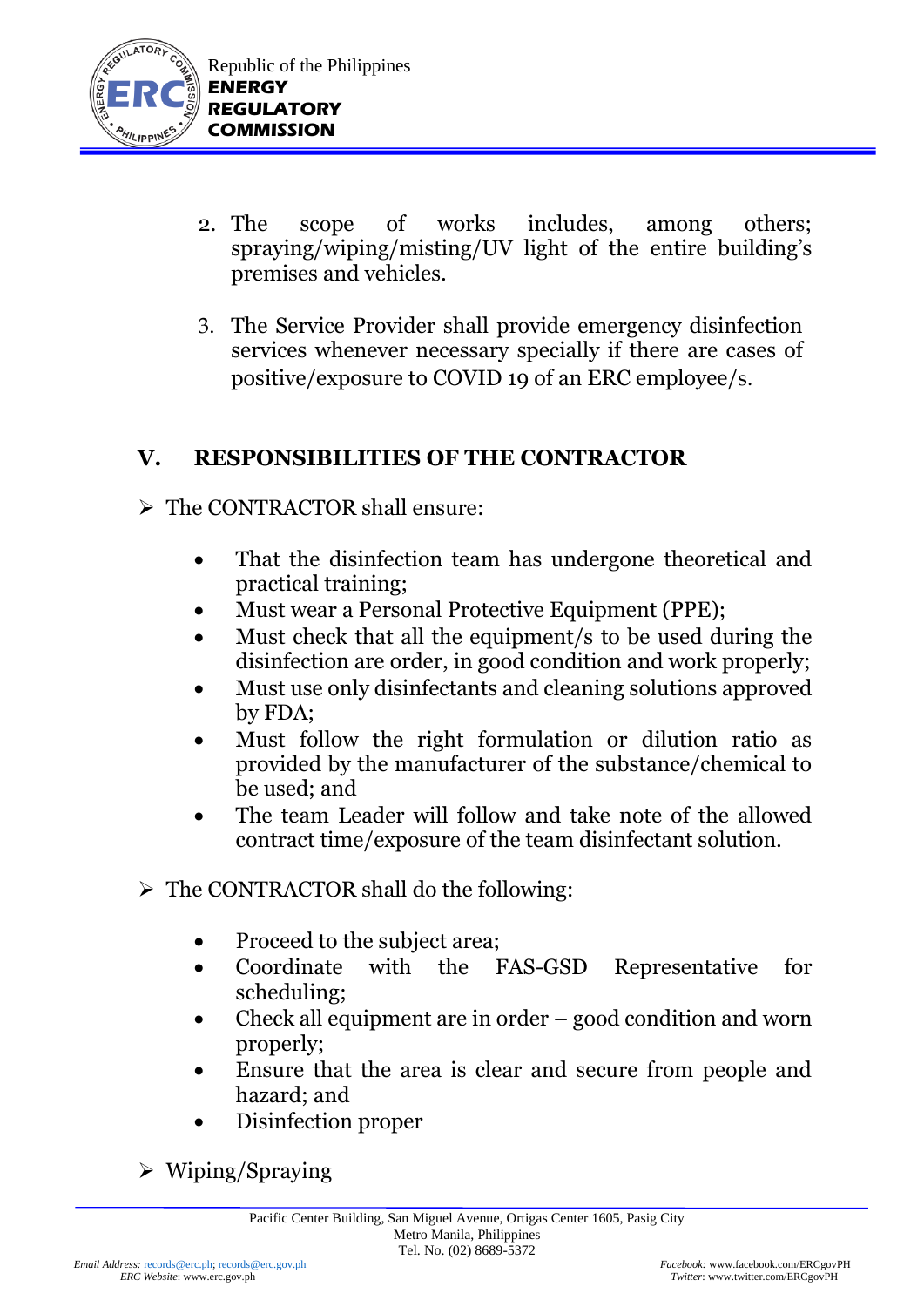

Republic of the Philippines **ENERGY REGULATORY COMMISSION**

- Proceed to the subject area in accordance to the subject area execution plan
- Work systematically, from higher areas to low;
- Always begin applications on the ceiling and move down the walls;
- Spray and/or wipe walls, floors, frequently touched areas (lift) buttons, hand rails, doorknobs, arm rests, seat backs, air/light controls, keyboards, switches, and toilet surfaces accordingly.
- ➢ Misting
	- Proceed to spray the subject area in accordance to the subject area execution plan;
	- Work systematically a) follow the route plan and maintain the certain speed and b) misting should always be positioned directly towards the subject area/structure.
- ➢ UV Light
	- Proceed to the subject area in accordance to the subject area execution plan;
	- Work systematically  $-$  a) follow the route plan and maintain the certain distance to avoid exposure b) it should always be positioned directly towards the subject area/structure.
- ➢ The CONTRACTOR shall be responsible for Post Cleaning and Disinfection
	- The CONTRACTOR shall discard biohazard materials:
	- The CONTRACTOR shall disinfect/decontaminate the Team and Equipment; and
	- The CONTRACTOR and FAS-GSD representative shall conduct a joint inspection to ensure that appropriate disinfection was successfully completed

# **VI. QUALIFICATION OF THE CONTRACTOR**

The qualifications of the Contractor are:

1. Should have at least three (3) years of experience in providing sanitation and disinfection services to a government agency;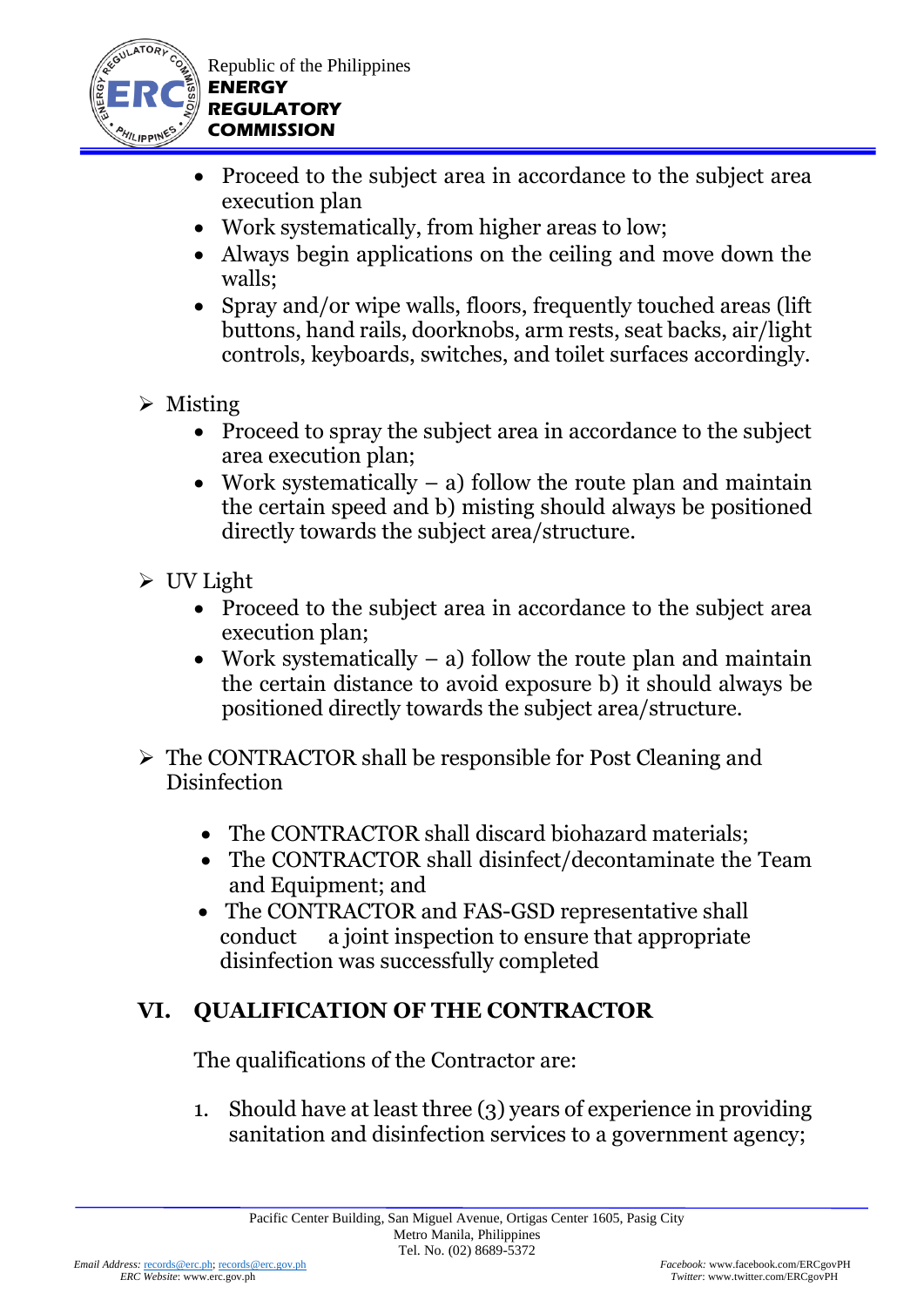

- 2. Must be duly registered with the Philippines Government Electronic Procurement System (PhilGEPS);
- 3. Must be duly registered with the Securities and Exchange Commission, Department of Trade and Industry, or Cooperative Development Authority;
- 4. Must be duly registered with the Social Security System (SSS), Home Development Mutual Fund (PAGIBIG) and Philippines Health Insurance Corporation (PHILHEALTH);
- 5. Net Financial Contracting Capacity at least equal to the ABC or Committed Line of Credit at least equal to 10% of ABC; and
- 6. Must present at least one (1) Client Customer Feedback Form, with at least Very Satisfactory Rating, from one government agency, with whom the Contractor has a past or ongoing Contract.

## **VII. TERMS AND CONDITIONS**

- 1. The CONTRACTOR must use only disinfectant and cleaning solution products recommended by US Environmental Protection Agency (EPA) or US Center for Disease Control and Prevention (CDC) or World Health Organization (WHO) or Department of Health (DOH), and duly approved by the Food and Drugs Administration (FDA).
- 2. The CONTRACTOR shall strictly comply with the DOH Department Memorandum No. 2020-0157, with subject; "*Guidelines on Cleaning and Disinfection in Various Setting as an infection Prevention and Control Measures Against COVID-19",* dated 10 April 2020.
- 3. The CONTRACTOR shall use appropriate tools and equipment in the sanitation and disinfection.
- 4. The CONTRACTOR shall assign a minimum five (5) technical/skilled personnel for the project.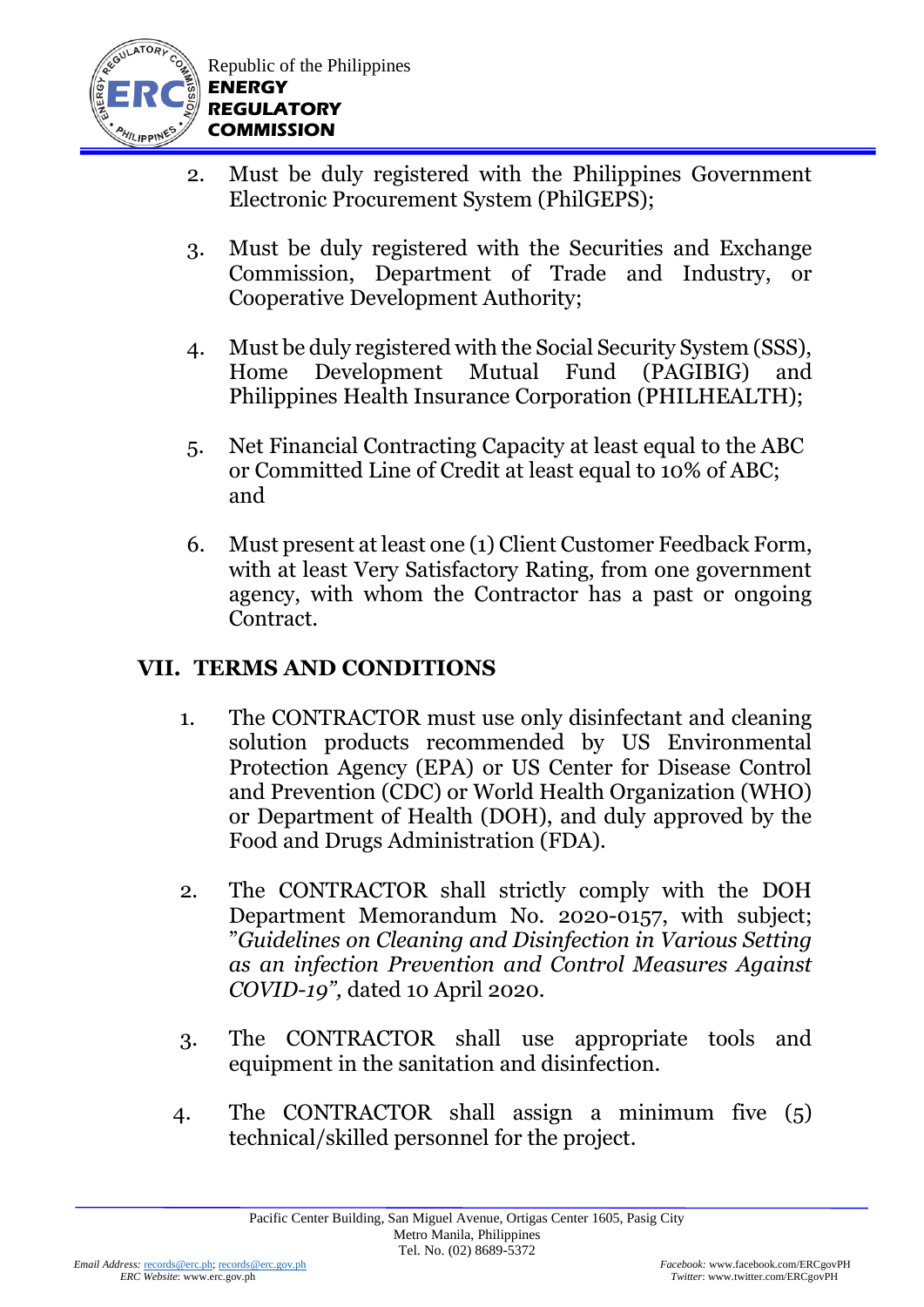

- 5. The CONTRACTOR maintains administrative control and supervision over its personnel. However, it hereby authorizes the ERC to give direct instruction to the personnel assigned during their term of duty and such exercise of power by the CONTRACTOR and the Employer of the said personnel.
- 6. The CONTRACTOR shall answer for any damage to or loss of the ERC's properties, or to those for which the ERC is responsible which may be sustained through the fault of the CONTRACTOR's personnel.
- 7. The schedule of sanitation and disinfection to be rendered by the CONTRACTOR shall be second week and fourth week of the months.
- 8. The CONTRACTOR shall comply will all the rights and benefits of the employees under the Labor code on safe and helpful working conditions; labor standard such as, service incentives leave, rest days, overtime pay, 13<sup>th</sup> month pay and separation pay; retirement benefit; contributions and remittance of SSS, Philhealth, Pag-ibig Fund, and other welfare benefits, the right to self-organization, collective bargaining and peaceful concerted; and the right to rendered; the standard administrative fee.
- 9. There shall be no employer-employee relationship between the ERC and the technical/skilled personnel assigned by the CONTRACTOR.
- 10. The CONTRACTOR also warrants that it has not given any money or gift to any official or employee of the ERC to secure the contract.
- 11. The CONTRACTOR ensures that all technical/skilled personnel to be assigned in the above mentioned areas are free from COVID-19.
- 12. The Contract/Agreement takes effect upon the signing by the parties and shall be binding upon the administrations, executors, successors and assignees of the parties. The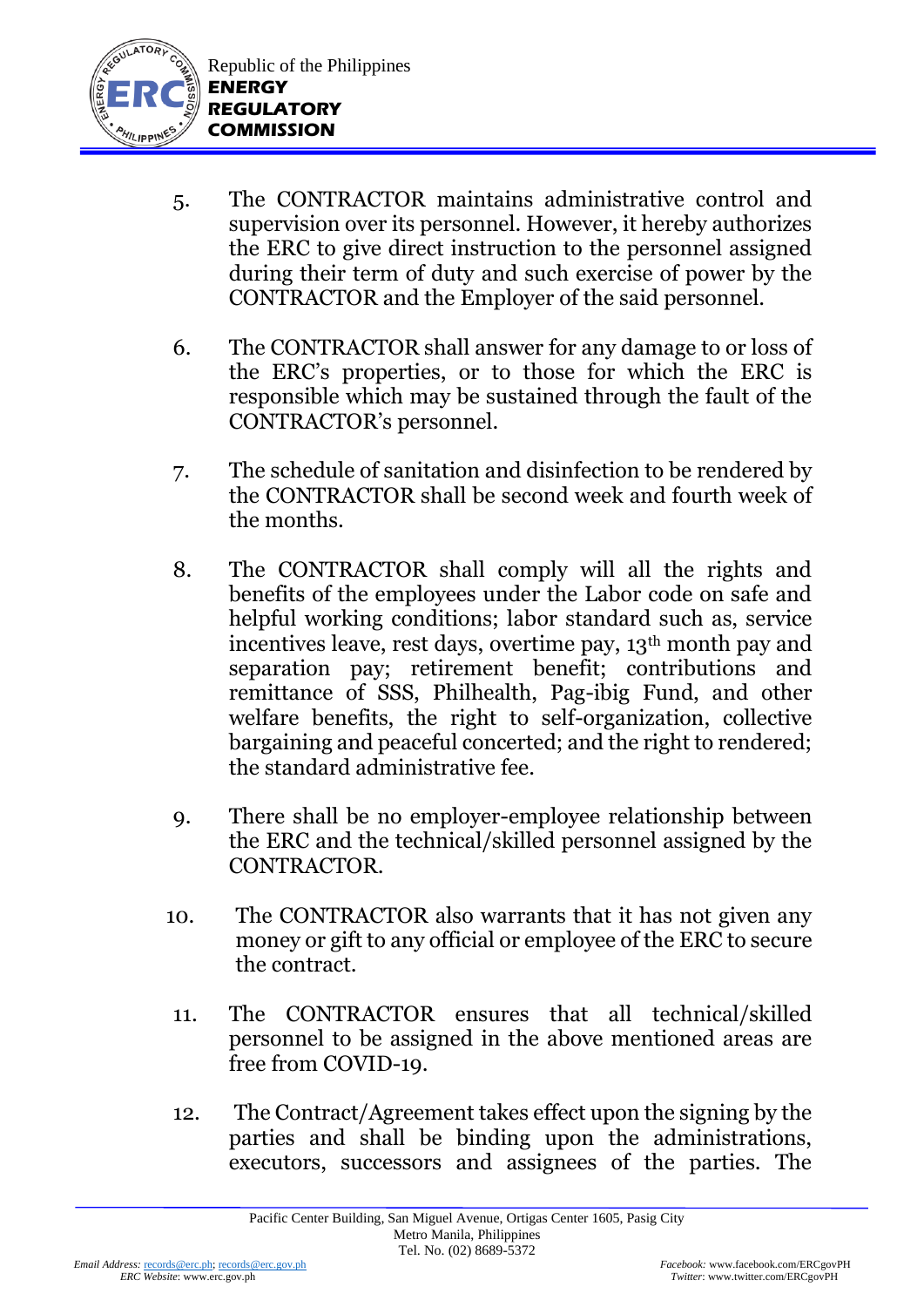

CONTRACTOR shall commence to perform the services called for under the Contract/Agreement upon receipt of the Notice to Proceed issued in behalf of the ERC.

## **VIII. DUTIES AND RESPONSIBILITIES OF ERC**

Pay the winning Contractor the Billing stipulated in said Contract within thirty (30) days from receipt of the billing, subject to existing government auditing and accounting rules and regulations, for and in consideration of the services rendered.

#### **IX. RIGHTS OF THE ENERGY REGULATORY COMMISSION**

- a. Supervise the personnel who will conduct disinfection to ensure maximum efficiency;
- b. Suspend, cancel or terminate the Contract, on any of the following grounds:
	- i. Inability to provide the necessary efficient disinfection services and related works; and
	- ii. Violation of any pertinent ERC rules and regulations or of the conditions, agreements or restrictions stipulated in the Contract.

 The personnel to be deployed shall be the sole responsibility of the service Contractor and no employee-employer relationship exists between said personnel and to the ERC.

## **X. PAYMENT SCHEME**

- 1. Payment shall be based on the current location of the ERC Main Office or the actual equivalent sqms of the area disinfected by the CONTRACTOR; and
- 2. Payment to the CONTRACTOR shall be made thirty (30) days upon submission of billing statement, duly accomplished